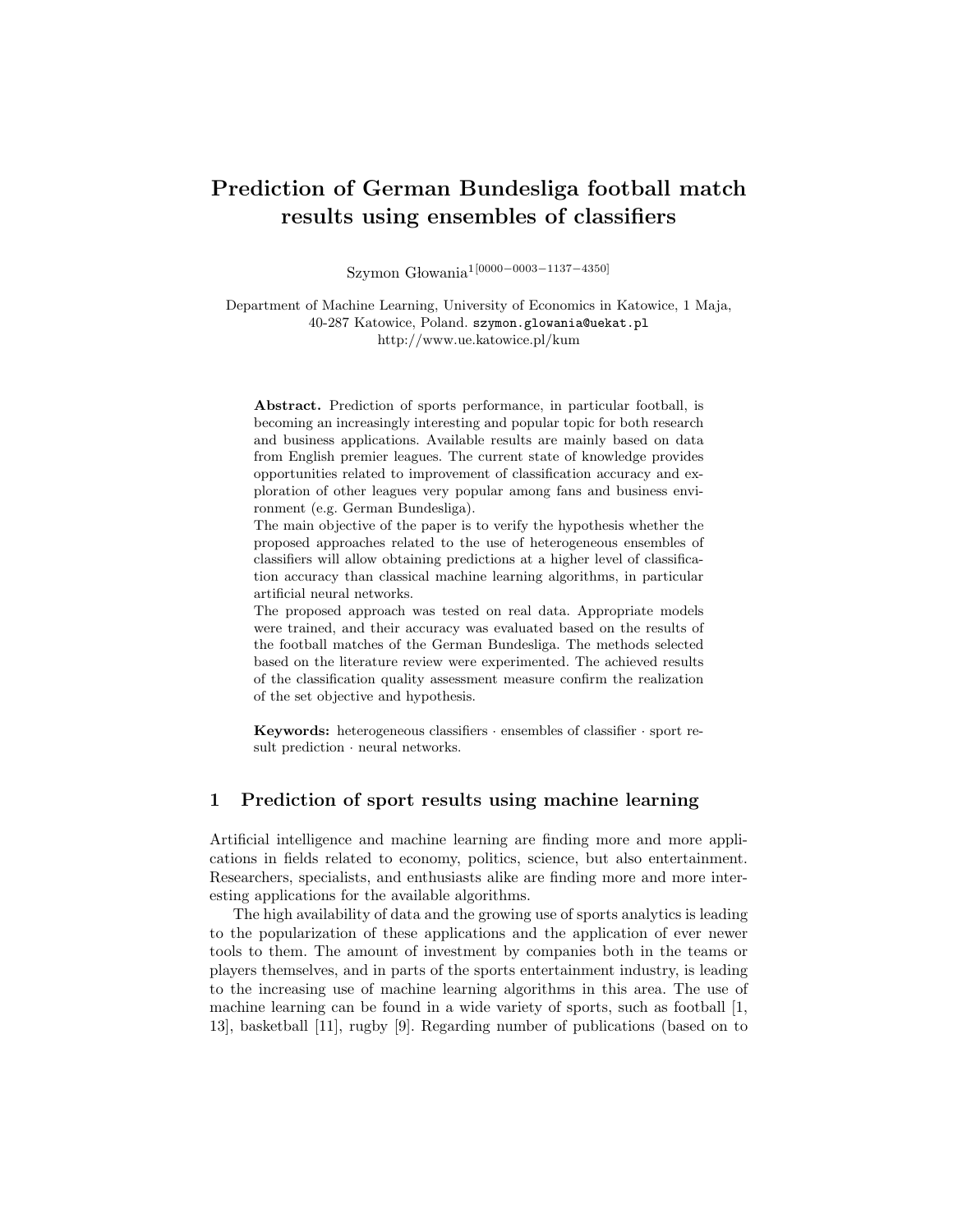scopus.com, as of 05.03.2022), football remains the most popular sport in which machine learning is applied. The most analyzed European league is the English Premier League [1], however, in the literature you can also find studies based on other leagues that are very popular among fans, such as the German Bundesliga [13]. This paper focuses on the analysis of the German Bundesliga due to its popularity and continuation of previous research [8].

## 2 Machine learning algorithms selected for experimentation

The most common approach to predicting sports performance is classification. In this approach, using data and selected algorithms, it is possible to predict the membership of a new object to one of the predefined classes. In the analyzed example, three classical classes possible for the end of the match are selected: home team win  $(1)$ , visiting team win  $(2)$  and draw  $(0)$ .

Classical machine learning algorithms, which are also the most popular in sports performance prediction, were used in the study. Two original approaches based on heterogeneous ensembles of classifiers are also presented to improve classification performance.

The first of the selected algorithms is decision trees. The tree presented in this paper was created based on [3, 7]. The maximum depth was set to 3, and the algorithm chosen was CART.

Another frequently used approach is the support vector machine. The linear classifier is chosen, and its implementation is consistent with [4].

Artificial neural networks are some of the most popular algorithms that are now widely used in both science and business due to the increase in computing power of computers. For the experiment, networks were created with the structure: 6–3–2–1 and 6–3–1. L-BFGS was chosen as the solver, and the maximum number of iterations is 100. The solution is implemented according to the publication [12].

Classifier ensembles are an approach based on building a classifier using a collection of individual classifiers. This approach can significantly improve the efficiency of the solution, as presented in, e.g. [6, 10].

Boosting and AdaBoost is an algorithm whose idea of operation is based on the creation of many simple classifiers, but through their number on the improvement of representativeness and consequently quality. The fathers of this approach are considered to be Y. Freund and R. E. Schapiro, and the algorithm used in this paper was implemented according to their publications [5].

Bagging is a method developed by L. Breiman to improve classification and performance of regression models due to accuracy and stability by reducing variance. The experiment uses an implementation that is consistent with the publication [2].

Random forests are a method of building an ensemble of classifiers proposed by L. Breiman. This approach is based on creating multiple decision trees and then creating a single classifier from them. A random forest with a maximum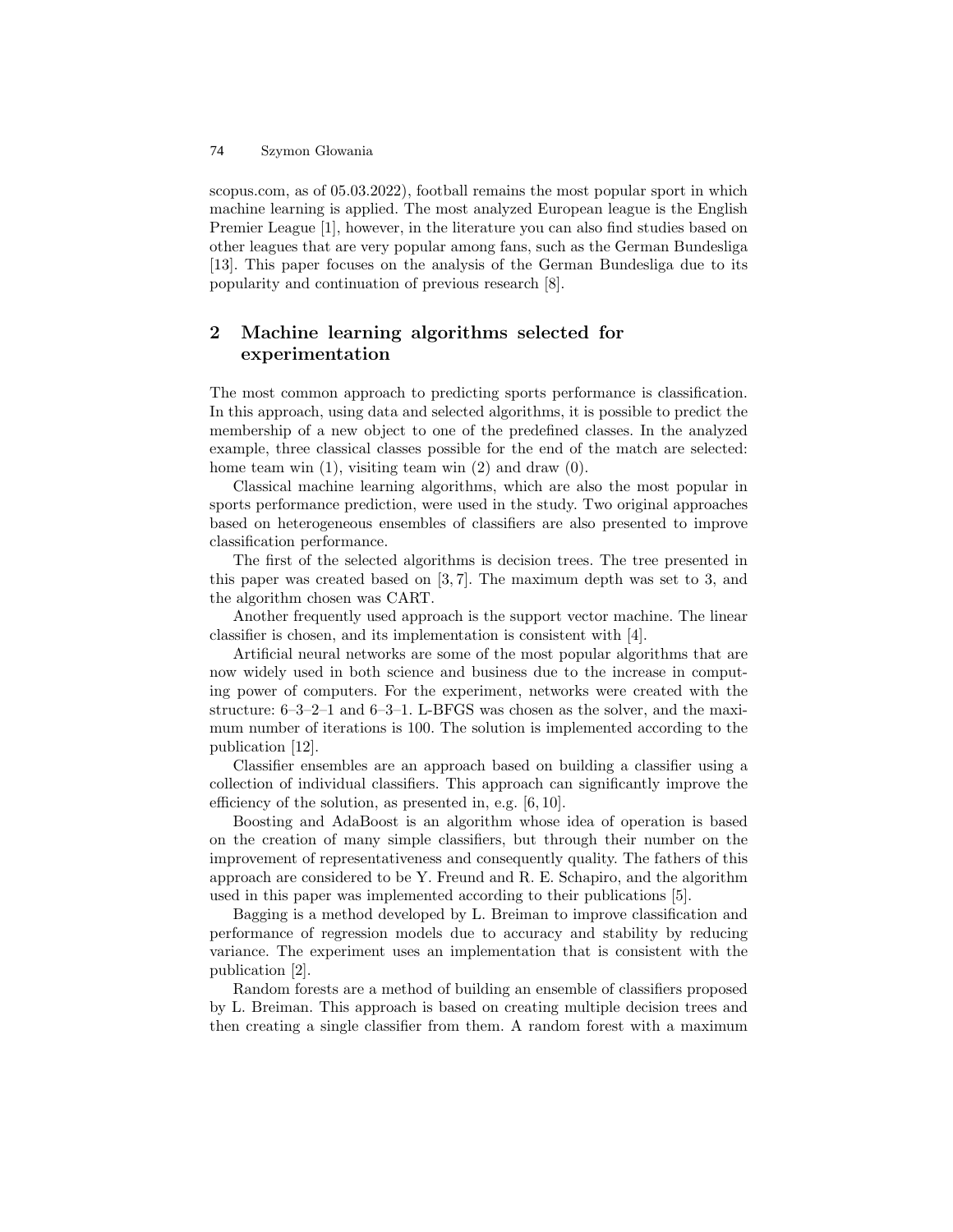tree depth of 3 and a number of estimators equal to 100 was chosen for the experiment, the entire operation of the algorithm is as published [3].

In this paper, two original approaches based on heterogeneous ensembles of classifiers [8] are used. The first ,,all" approach is to use previously trained classifiers: decision tree, support vector machine, AdaBoost, bagging and random forests to build a new classifier. The decision class was selected by simple voting. In the subsequent ,,selected" approach, the same algorithms were used, but the class decision had to be made unanimously by the algorithms used. This approach does not guarantee complete coverage of all decision cases, but can achieve high accuracy.

#### 3 Conducted experiments

The necessary data set was retrieved using a solution prepared by the author. The data concerns the results of individual games and league tables in the seasons from 2011/2012 to 2020/2021 of the German Bundesliga. They cover a total of 340 matches from 10 years, resulting in 3060 records for analysis.

The experiments were conducted using the train and test method. The data was divided into a training set and a test set. The training set contained data up to and including the 18th round of the 2020/2021 season, while the test set contained data from the 19th to the 34th round of the 2020/2021 season. In accordance with previous research and the literature review, observations from the first 5 rounds of each season were removed from the set [8].

The data available about the meeting and the league table after the meeting were used in the experiment. The selected attributes are: ,,round", ,,home team's place in the league table", ,,total points scored by the home team", ,,visiting team's place in the league table", ,,total points scored by the visiting team" and ,,difference of points scored by the home team and visiting team".

The tested models were evaluated for quality using classification accuracy. The measure was calculated according to the formula accuracy = (T P +T N)  $(T P+T N+F P+F N)$ and using the confusion matrix. The results of accuracy for algorithm: Random=33,33%, Artificial neural networks  $6-3-1 = 49.67\%$ , Bagging =  $49.67\%$ . Support vector machine =  $54,90\%$ , Decision tree =  $56,21\%$ , Artificial neural networks  $6-3-2-1 = 56,21\%$ , Random forests =  $56,86\%$ , AdaBoost =  $59,48\%$ . Approach (all) =  $59,48\%$ , Approach (selected) =  $61,54\%$ .

Each of the algorithms used achieved higher accuracy than the random approach. Regarding classification accuracy, the best result was obtained by the ,,Approach (selected)". In this solution, there is no guarantee of complete coverage of the test set. The next two approaches ,,Approach (all)" and ,,AdaBoost" will perform well when a decision is needed for each observation and their prediction accuracy is also at a high level.

The experiments show that the use of both classical machine learning algorithms and the proposed approaches based on heterogeneous ensembles of classifiers allows obtaining satisfactory results in terms of prediction accuracy.